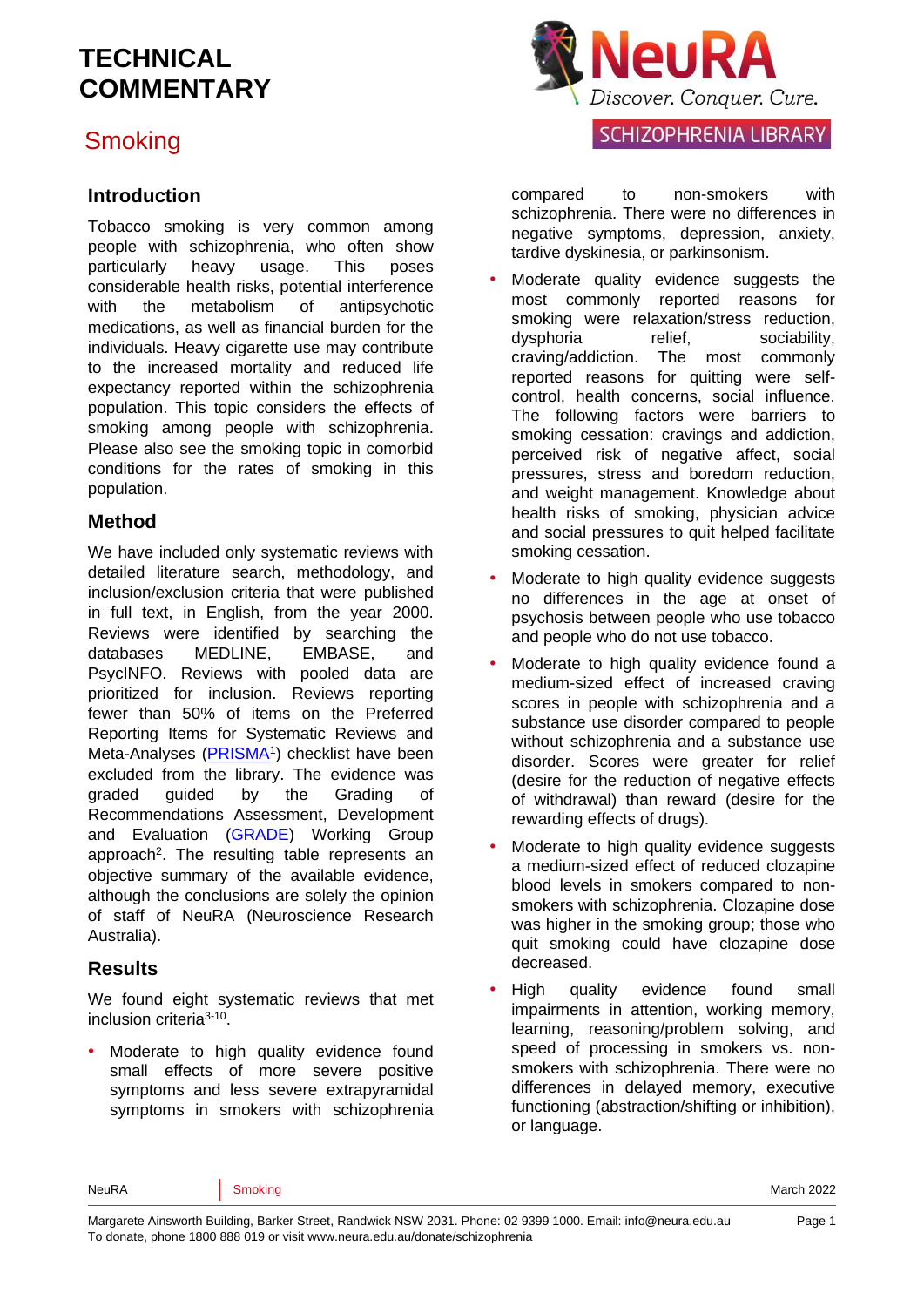## **Smoking**



**SCHIZOPHRENIA LIBRARY** 

*Coustals N, Martelli C, Brunet-Lecomte M, Petillion A, Romeo B, Benyamina A*

**Chronic smoking and cognition in patients with schizophrenia: A metaanalysis**

#### **Schizophrenia Research 2020; 222: 113-21**

[View review abstract online](https://pubmed.ncbi.nlm.nih.gov/32507373/)

| Comparison                                                                                                                           | Cognition in smokers vs. non-smokers with schizophrenia.                                                                                                                                                                                                                                                                                                                  |
|--------------------------------------------------------------------------------------------------------------------------------------|---------------------------------------------------------------------------------------------------------------------------------------------------------------------------------------------------------------------------------------------------------------------------------------------------------------------------------------------------------------------------|
| <b>Summary of evidence</b>                                                                                                           | High quality evidence (large samples, consistent, precise,<br>direct) found small impairments in attention, working memory,<br>learning, reasoning/problem solving, and speed of processing in<br>smokers vs. non-smokers with schizophrenia. There were no<br>differences in delayed memory, executive functioning<br>(abstraction/shifting or inhibition), or language. |
| <b>Cognition</b>                                                                                                                     |                                                                                                                                                                                                                                                                                                                                                                           |
| Small effects showed chronic smoking in patients with schizophrenia was associated with significant<br><i>impairment in;</i>         |                                                                                                                                                                                                                                                                                                                                                                           |
| Attention: 12 studies, N = 3053, SMD = -0.12, 95%CI -0.22 to -0.02, $p = 0.02$ , $l^2 = 19%$                                         |                                                                                                                                                                                                                                                                                                                                                                           |
| Attention impairment was increased by older age and higher PANSS total score.                                                        |                                                                                                                                                                                                                                                                                                                                                                           |
| Working memory: 6 studies, N = 1,473, SMD = -0.23, 95%CI -0.34 to -0.12, $p < 0.001$ , $l^2 = 0\%$                                   |                                                                                                                                                                                                                                                                                                                                                                           |
| Learning: 8 studies, N = 2,840, SMD = -0.18, 95%CI -0.26 to -0.10, $p < 0.001$ , $l^2 = 0$ %                                         |                                                                                                                                                                                                                                                                                                                                                                           |
| Reasoning/problem solving: 7 studies, N = 2,802, SMD = -0.18, 95%Cl -0.27 to -0.10, p < 0.001, $I^2$<br>$= 5%$                       |                                                                                                                                                                                                                                                                                                                                                                           |
| Speed of processing: 8 studies, N = 1,593, SMD = -0.19, 95%CI -0.29 to -0.08, $p < 0.001$ , $l^2 = 0\%$                              |                                                                                                                                                                                                                                                                                                                                                                           |
| There were no significant differences in delayed memory, executive functioning (abstraction/shifting<br>or inhibition), or language. |                                                                                                                                                                                                                                                                                                                                                                           |
| Consistency in results <sup>#</sup>                                                                                                  | Consistent                                                                                                                                                                                                                                                                                                                                                                |
| <b>Precision in results</b> <sup>§</sup>                                                                                             | Precise                                                                                                                                                                                                                                                                                                                                                                   |
| Directness of results                                                                                                                | <b>Direct</b>                                                                                                                                                                                                                                                                                                                                                             |

*Donde C, Achim AM, Brunelin J, Poulet E, Mondino M, Haesebaert F*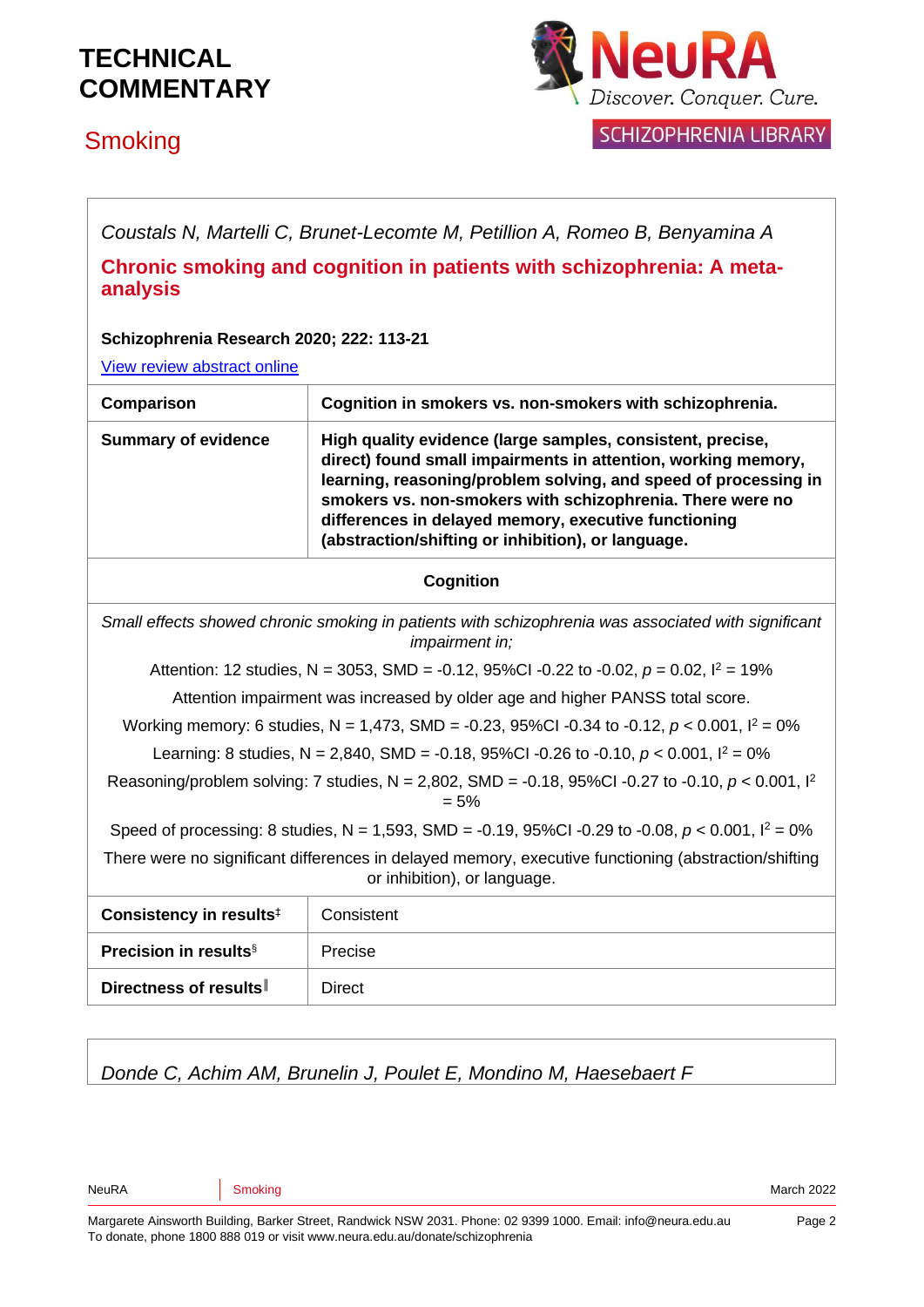# **Smoking**



**SCHIZOPHRENIA LIBRARY** 

|                                                                                                                                                                                             | A meta-analysis of craving studies in schizophrenia spectrum disorders                                                                                                                                                                                                                                                                                                                                                                           |  |
|---------------------------------------------------------------------------------------------------------------------------------------------------------------------------------------------|--------------------------------------------------------------------------------------------------------------------------------------------------------------------------------------------------------------------------------------------------------------------------------------------------------------------------------------------------------------------------------------------------------------------------------------------------|--|
|                                                                                                                                                                                             | Schizophrenia Research 2020; 222: 49-57                                                                                                                                                                                                                                                                                                                                                                                                          |  |
| View review abstract online                                                                                                                                                                 |                                                                                                                                                                                                                                                                                                                                                                                                                                                  |  |
| Comparison                                                                                                                                                                                  | Craving scores in people with schizophrenia and a substance<br>use disorder vs. people without schizophrenia and a substance<br>use disorder. Substances included tobacco, cannabis, or<br>cocaine.                                                                                                                                                                                                                                              |  |
| <b>Summary of evidence</b>                                                                                                                                                                  | Moderate to high quality evidence (large samples, inconsistent,<br>precise, direct) found a medium-sized effect of increased<br>craving scores in people with schizophrenia and a substance<br>use disorder compared to people without schizophrenia and a<br>substance use disorder. Scores were greater for relief (desire<br>for the reduction of negative effects of withdrawal) than reward<br>(desire for the rewarding effects of drugs). |  |
| <b>Craving</b>                                                                                                                                                                              |                                                                                                                                                                                                                                                                                                                                                                                                                                                  |  |
| A medium-sized effect showed increased craving scores in people with schizophrenia and a<br>substance use disorder;                                                                         |                                                                                                                                                                                                                                                                                                                                                                                                                                                  |  |
| 16 studies, N = 1,219, $r = 0.20$ , 95%Cl 0.15 to 0.26, $p < 0.001$ , Qp = 0.006                                                                                                            |                                                                                                                                                                                                                                                                                                                                                                                                                                                  |  |
| Subgroup analysis showed a significantly greater effect for relief (desire for the reduction of<br>negative effects of withdrawal) than reward (desire for the rewarding effects of drugs). |                                                                                                                                                                                                                                                                                                                                                                                                                                                  |  |
| There were no moderating effects of substance type.                                                                                                                                         |                                                                                                                                                                                                                                                                                                                                                                                                                                                  |  |
| <b>Consistency in results</b>                                                                                                                                                               | Inconsistent                                                                                                                                                                                                                                                                                                                                                                                                                                     |  |
| <b>Precision in results</b>                                                                                                                                                                 | Precise                                                                                                                                                                                                                                                                                                                                                                                                                                          |  |
| <b>Directness of results</b>                                                                                                                                                                | <b>Direct</b>                                                                                                                                                                                                                                                                                                                                                                                                                                    |  |

*Huang H, Dong M, Zhang L, Zhong B-L, Ng CH, Ungvari GS, Yuan Z, Xiangfei M, Xiang Y*

**Psychopathology and extrapyramidal side effects in smoking and nonsmoking patients with schizophrenia: Systematic review and meta-analysis of comparative studies** 

**Progress in Neuro-Psychopharmacology & Biological Psychiatry 2019; 92: 476-82**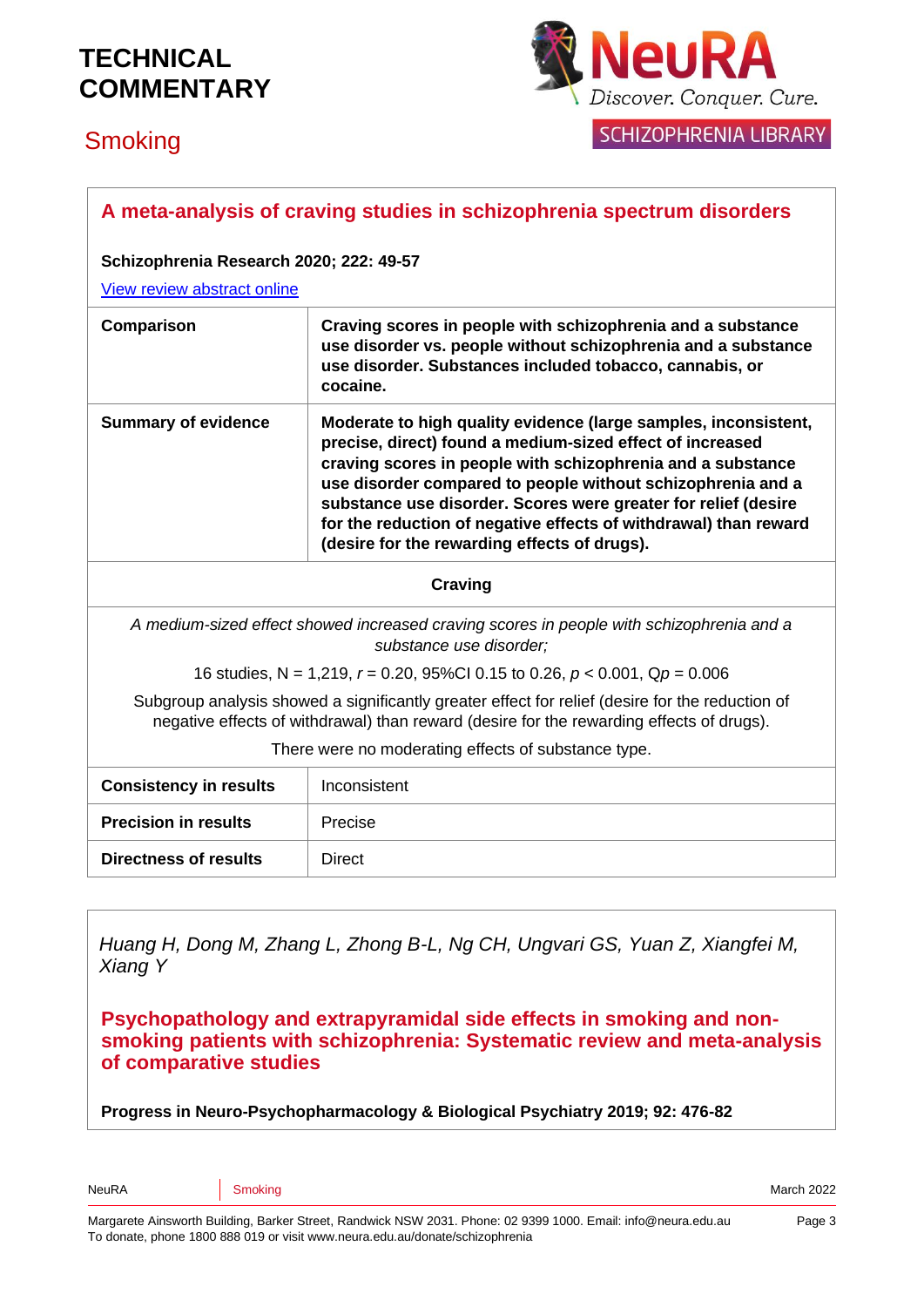



| View review abstract online                                                                                                                                                                                                                                                                                                   |                                                                                                                                                                                                                                                                                                                                          |  |
|-------------------------------------------------------------------------------------------------------------------------------------------------------------------------------------------------------------------------------------------------------------------------------------------------------------------------------|------------------------------------------------------------------------------------------------------------------------------------------------------------------------------------------------------------------------------------------------------------------------------------------------------------------------------------------|--|
| Comparison                                                                                                                                                                                                                                                                                                                    | Effects of smoking in people with schizophrenia vs. non-<br>smokers with schizophrenia.                                                                                                                                                                                                                                                  |  |
| <b>Summary of evidence</b>                                                                                                                                                                                                                                                                                                    | Moderate to high quality evidence (large samples, inconsistent,<br>precise, direct) suggests small effects of more severe positive<br>symptoms and less severe extrapyramidal symptoms in<br>smokers with schizophrenia. There were no differences in<br>negative, depression, anxiety, tardive dyskinesia, or<br>parkinsonism symptoms. |  |
|                                                                                                                                                                                                                                                                                                                               | <b>Symptoms</b>                                                                                                                                                                                                                                                                                                                          |  |
|                                                                                                                                                                                                                                                                                                                               | Positive symptoms                                                                                                                                                                                                                                                                                                                        |  |
|                                                                                                                                                                                                                                                                                                                               | Small effect showed smokers had more severe positive symptoms;                                                                                                                                                                                                                                                                           |  |
|                                                                                                                                                                                                                                                                                                                               | 24 studies, N = 4,641, SMD = 0.33, 95%Cl 0.16 to 0.50, $p = 0.0002$ , $l^2 = 85%$                                                                                                                                                                                                                                                        |  |
| This effect was increased in non-European and non-Western Pacific regions, and in lower<br>socioeconomic regions. Younger age and shorter illness duration also increased the effect size.<br>There were no moderating effects of gender, diagnostic or outcome assessment tools used, or<br>inpatient vs. outpatient status. |                                                                                                                                                                                                                                                                                                                                          |  |
| <b>Negative symptoms</b>                                                                                                                                                                                                                                                                                                      |                                                                                                                                                                                                                                                                                                                                          |  |
| There were no significant differences between groups;                                                                                                                                                                                                                                                                         |                                                                                                                                                                                                                                                                                                                                          |  |
| 24 studies, N = 5,048, SMD = 0.14, 95%Cl -0.01 to 0.29, $p = 0.06$ , $l^2$ = not reported                                                                                                                                                                                                                                     |                                                                                                                                                                                                                                                                                                                                          |  |
| Younger age increased the effect size. There were no other moderating factors.                                                                                                                                                                                                                                                |                                                                                                                                                                                                                                                                                                                                          |  |
| Depression symptoms                                                                                                                                                                                                                                                                                                           |                                                                                                                                                                                                                                                                                                                                          |  |
| There were no significant differences between groups;                                                                                                                                                                                                                                                                         |                                                                                                                                                                                                                                                                                                                                          |  |
| 4 studies, N not reported, SMD = 0.11, 95%CI -0.06 to 0.28, $p = 0.06$ , $l^2 =$ not reported                                                                                                                                                                                                                                 |                                                                                                                                                                                                                                                                                                                                          |  |
| <b>Anxiety symptoms</b>                                                                                                                                                                                                                                                                                                       |                                                                                                                                                                                                                                                                                                                                          |  |
| There were no significant differences between groups;                                                                                                                                                                                                                                                                         |                                                                                                                                                                                                                                                                                                                                          |  |
|                                                                                                                                                                                                                                                                                                                               | 2 studies, N = not reported, SMD = 0.06, 95%Cl -0.27 to 0.38, $p = 0.73$ , $l^2$ = not reported                                                                                                                                                                                                                                          |  |
| <b>Extrapyramidal side effects</b>                                                                                                                                                                                                                                                                                            |                                                                                                                                                                                                                                                                                                                                          |  |
|                                                                                                                                                                                                                                                                                                                               | Any extrapyramidal side effect                                                                                                                                                                                                                                                                                                           |  |
|                                                                                                                                                                                                                                                                                                                               | Small effect showed smokers had less severe extrapyramidal symptoms                                                                                                                                                                                                                                                                      |  |
|                                                                                                                                                                                                                                                                                                                               | 7 studies, N = 2,602, SMD = -0.20, 95%CI -0.38 to -0.02, $p = 0.03$ , $l^2 = 70\%$                                                                                                                                                                                                                                                       |  |
|                                                                                                                                                                                                                                                                                                                               | This effect increased with more males in the study. There were no other moderating factors.                                                                                                                                                                                                                                              |  |
| Tardive dyskinesia                                                                                                                                                                                                                                                                                                            |                                                                                                                                                                                                                                                                                                                                          |  |
| There were no significant differences between groups;                                                                                                                                                                                                                                                                         |                                                                                                                                                                                                                                                                                                                                          |  |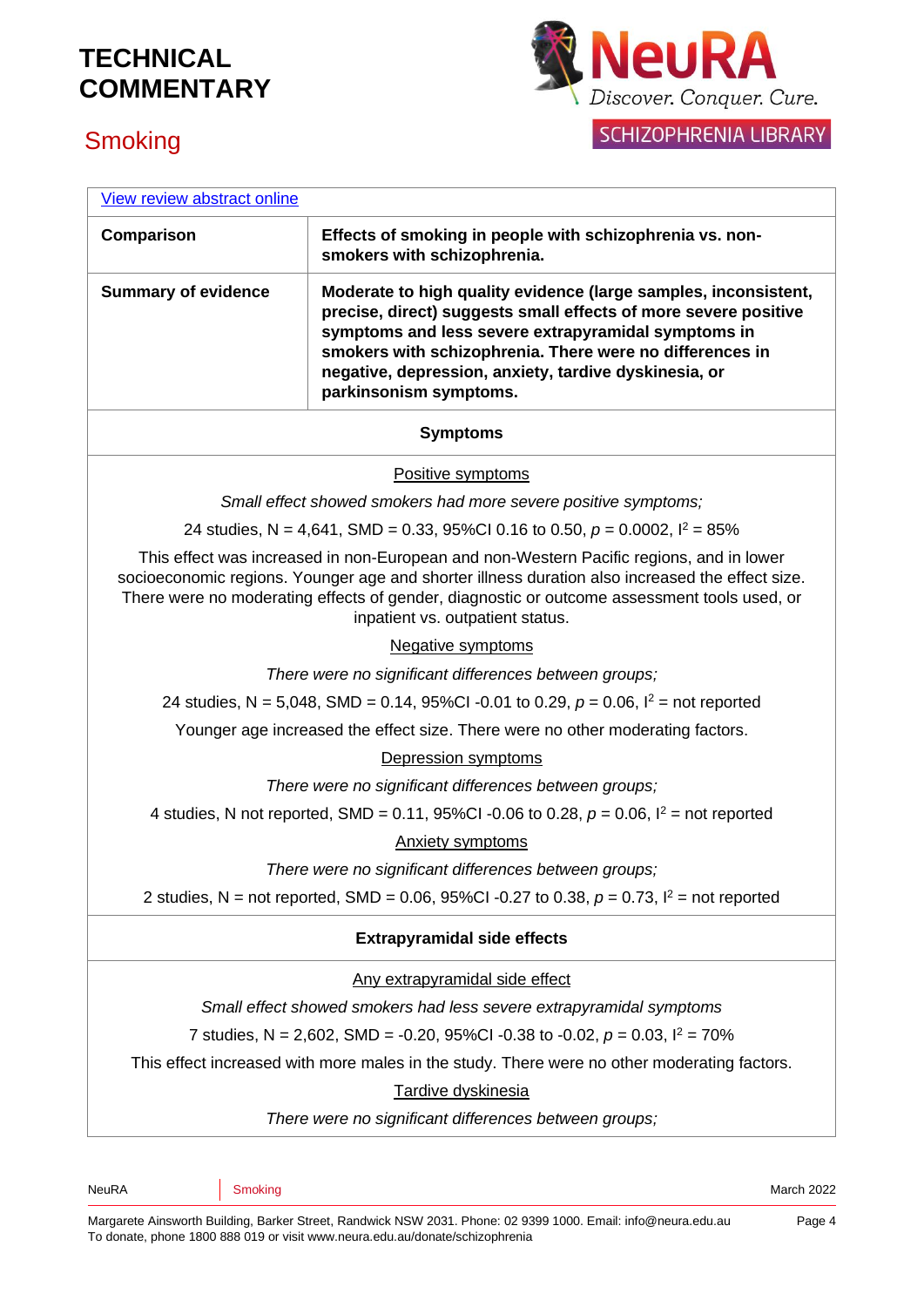## **Smoking**



### **SCHIZOPHRENIA LIBRARY**

| 4 studies, N = not reported, SMD = -0.01, 95%CI -0.13 to 0.11, $p = 0.89$ , $l^2$ = not reported |                              |
|--------------------------------------------------------------------------------------------------|------------------------------|
|                                                                                                  | Parkinsonism                 |
| There were no significant differences between groups;                                            |                              |
| 2 studies, N = not reported, SMD = 0.17, 95%Cl -0.54 to 0.88, $p = 0.65$ , $l^2$ = not reported  |                              |
| <b>Consistency in results</b>                                                                    | Inconsistent where reported. |
| <b>Precision in results</b>                                                                      | Precise                      |
| <b>Directness of results</b>                                                                     | Direct                       |

## *Lum A, Skelton E, Wynne O, Bonevski B* **A systematic review of psychosocial barriers and facilitators to smoking cessation in people living with schizophrenia Frontiers in Psychiatry 2018; 9: 565** [View review abstract online](https://www.ncbi.nlm.nih.gov/pubmed/30459658) **Comparison Barriers and facilitators of smoking cessation in people with schizophrenia. Summary of evidence Moderate quality evidence (large overall sample, unable to assess precision or consistency, direct) finds the following factors are barriers to smoking cessation: cravings and addiction, perceived risk of negative affect, social pressures, stress and boredom reduction, and weight management. Knowledge about health risks of smoking, physician advice and social pressures to quit helped facilitate smoking cessation. Smoking cessation** 23 studies,  $N = 3,557$ *Barriers to smoking cessation;* 9 studies reported cravings and addiction 7 studies reported a perceived increased risk of negative affect 7 studies reported social pressures 5 studies reported stress reduction 5 studies reported boredom reduction

5 studies reported stimulation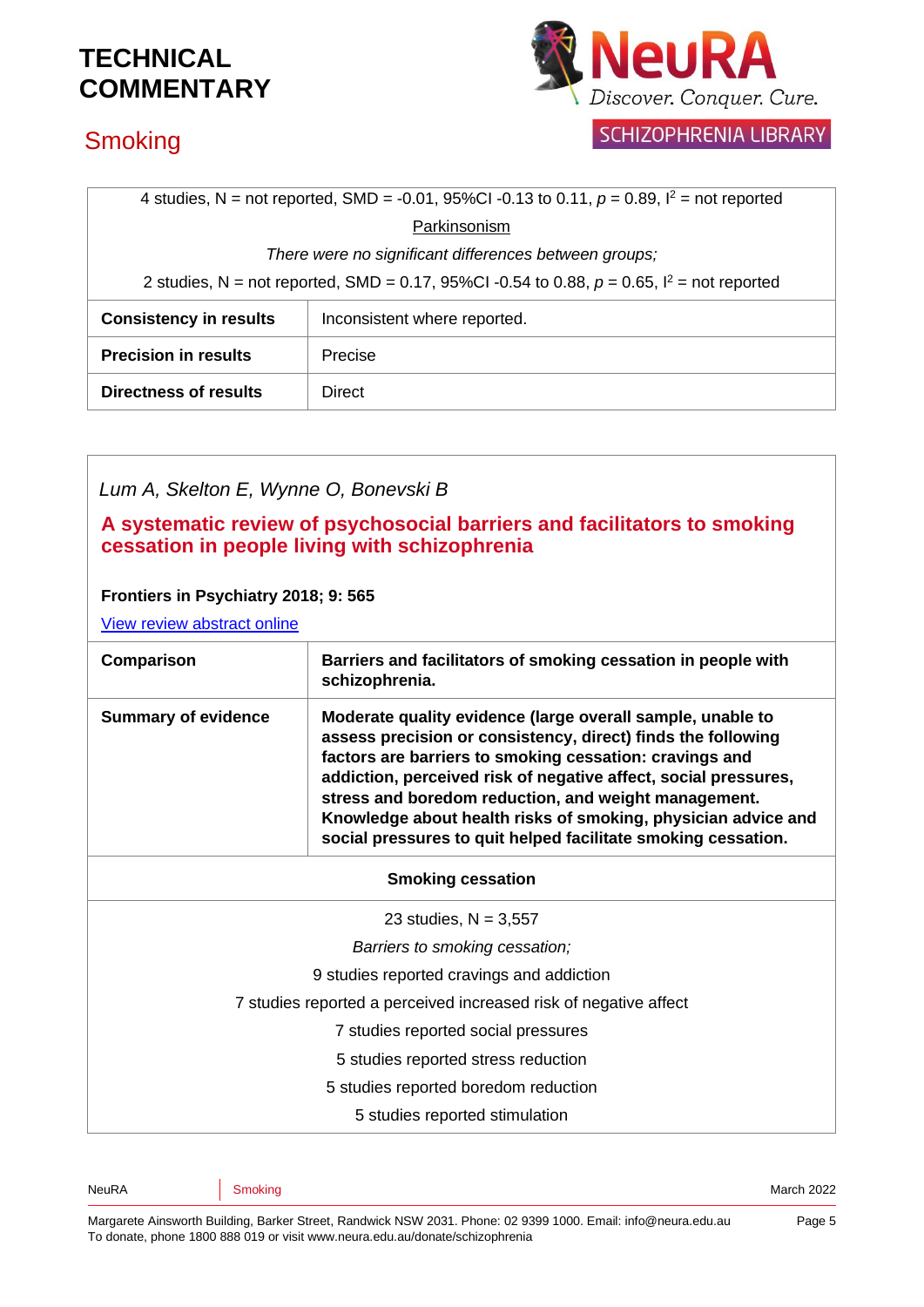

# **Smoking**

**SCHIZOPHRENIA LIBRARY** 

| 4 studies reported weight management        |                                                          |
|---------------------------------------------|----------------------------------------------------------|
| Facilitators to smoking cessation;          |                                                          |
| 8 studies reported health risks             |                                                          |
| 7 studies reported physician advice         |                                                          |
| 2 studies reported social pressures to quit |                                                          |
| <b>Consistency in results</b>               | Unable to assess; no measure of consistency is reported. |
| <b>Precision in results</b>                 | Unable to assess; no measure of precision is reported.   |
| <b>Directness of results</b>                | <b>Direct</b>                                            |

*Mitchell AJ, Vancampfort D, De Hert M, Stubbs S*

#### **Do people with mental illness receive adequate smoking cessation advice? A systematic review and meta-analysis**

#### **General Hospital Psychiatry 2015; 37: 14-23**

[View review abstract online](http://www.ncbi.nlm.nih.gov/pubmed/25510845)

| Comparison                 | Receipt of smoking cessation advice in people with<br>schizophrenia vs. people without a mental disorder.<br>Note: results are for schizophrenia samples only.                                                |
|----------------------------|---------------------------------------------------------------------------------------------------------------------------------------------------------------------------------------------------------------|
| <b>Summary of evidence</b> | Moderate quality evidence (large samples, inconsistent,<br>imprecise, direct) suggests no difference in smoking cessation<br>advice between people with schizophrenia and people without a<br>mental illness. |

#### **Smoking cessation advice rates**

*No significant difference in smoking cessation advice rates between those with and without schizophrenia;* 

3 studies, N = 542,129, RR = 1.09, 95%CI 0.68 to 1.70, Q<sup>w</sup> = 109, *p* < 0.001

Authors report no evidence of publication bias.

| <b>Consistency in results</b> | Inconsistent  |
|-------------------------------|---------------|
| <b>Precision in results</b>   | Imprecise     |
| <b>Directness of results</b>  | <b>Direct</b> |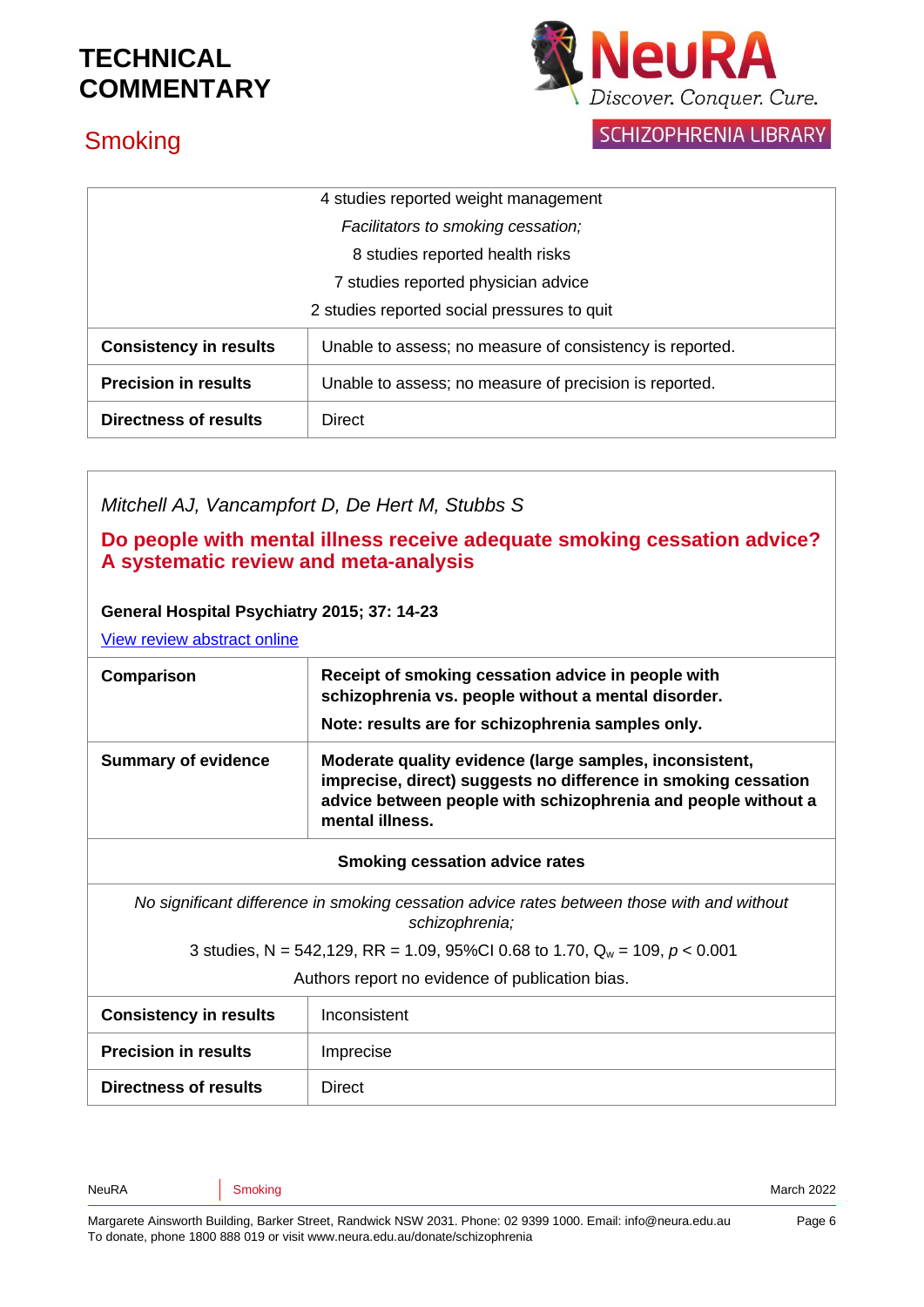## **Smoking**



**SCHIZOPHRENIA LIBRARY** 

| Myles N, Newall H, Compton MT, Curtis J, Nielssen O, Large M                                                                                                                                                                                                                                                                                                                                                                                             |                                                                                                                                                                                                        |
|----------------------------------------------------------------------------------------------------------------------------------------------------------------------------------------------------------------------------------------------------------------------------------------------------------------------------------------------------------------------------------------------------------------------------------------------------------|--------------------------------------------------------------------------------------------------------------------------------------------------------------------------------------------------------|
| The age at onset of psychosis and tobacco use: a systematic meta-<br>analysis                                                                                                                                                                                                                                                                                                                                                                            |                                                                                                                                                                                                        |
| Social Psychiatry Psychiatric Epidemiology 2012; 47: 1243-1250<br>View review abstract online                                                                                                                                                                                                                                                                                                                                                            |                                                                                                                                                                                                        |
| Comparison                                                                                                                                                                                                                                                                                                                                                                                                                                               | The impact of tobacco use on age at onset.                                                                                                                                                             |
| <b>Summary of evidence</b>                                                                                                                                                                                                                                                                                                                                                                                                                               | Moderate to high quality evidence (large sample, inconsistent,<br>precise, direct) suggests no differences in the age at onset<br>between people who use tobacco and people who do not use<br>tobacco. |
| Age at onset                                                                                                                                                                                                                                                                                                                                                                                                                                             |                                                                                                                                                                                                        |
| No differences between groups;                                                                                                                                                                                                                                                                                                                                                                                                                           |                                                                                                                                                                                                        |
| 29 studies, N = 5,062, d = -0.03, 95%Cl -0.14 to 0.08, $p = 0.59$ , $l^2 = 60.6\%$                                                                                                                                                                                                                                                                                                                                                                       |                                                                                                                                                                                                        |
| Authors report that no study or sample characteristic contributed significantly to between-study<br>heterogeneity. These characteristics were male vs. female, first episode vs. chronic patients, age at<br>first treatment vs. onset of positive symptoms, different measurement of tobacco use, different<br>measurement of diagnosis, schizoaffective disorder vs. schizophrenia, differences in study quality,<br>and study recruitment techniques. |                                                                                                                                                                                                        |
| <b>Consistency in results</b>                                                                                                                                                                                                                                                                                                                                                                                                                            | Inconsistent                                                                                                                                                                                           |
| <b>Precision in results</b>                                                                                                                                                                                                                                                                                                                                                                                                                              | Precise                                                                                                                                                                                                |
| <b>Directness of results</b>                                                                                                                                                                                                                                                                                                                                                                                                                             | <b>Direct</b>                                                                                                                                                                                          |
|                                                                                                                                                                                                                                                                                                                                                                                                                                                          |                                                                                                                                                                                                        |

### *Sabe M, Zhao N, Kaiser S*

**Cannabis, nicotine and the negative symptoms of schizophrenia: Systematic review and meta-analysis of observational studies** 

#### **Neuroscience and Biobehavioral Reviews 2020; 116: 415-25**

[View review abstract online](https://www.sciencedirect.com/science/article/pii/S0149763420304681)

| nicotine use vs. negative symptoms in people with |
|---------------------------------------------------|
|---------------------------------------------------|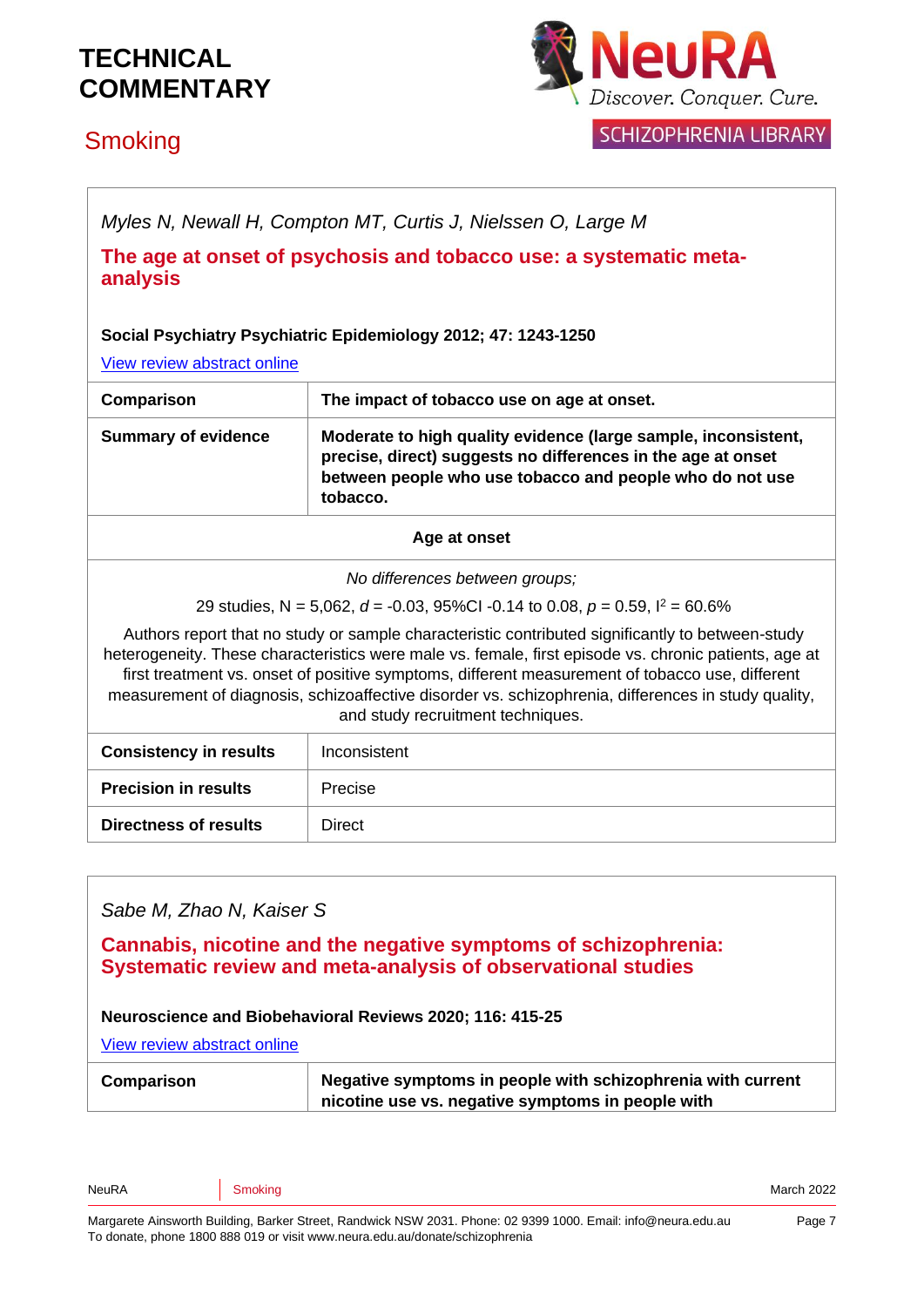

## **Smoking**

**SCHIZOPHRENIA LIBRARY** 

|                                                                                   | schizophrenia with no nicotine use.                                                                                                                                                                                                                  |  |
|-----------------------------------------------------------------------------------|------------------------------------------------------------------------------------------------------------------------------------------------------------------------------------------------------------------------------------------------------|--|
| <b>Summary of evidence</b>                                                        | Moderate to high quality evidence (large sample, inconsistent,<br>precise, direct) suggests no differences in negative symptoms<br>between people with schizophrenia and current nicotine use and<br>people with schizophrenia with no nicotine use. |  |
| <b>Current nicotine use</b>                                                       |                                                                                                                                                                                                                                                      |  |
| No significant differences between groups;                                        |                                                                                                                                                                                                                                                      |  |
| 45 studies, N = 8,942, SMD = 0.03, 95%CI -0.06 to 0.12, $p = 0.55$ , $l^2 = 65\%$ |                                                                                                                                                                                                                                                      |  |
| There were no moderating effects of comorbid substance use.                       |                                                                                                                                                                                                                                                      |  |
| <b>Consistency in results</b>                                                     | Inconsistent                                                                                                                                                                                                                                         |  |
| <b>Precision in results</b>                                                       | Precise                                                                                                                                                                                                                                              |  |
| Directness of results                                                             | Direct                                                                                                                                                                                                                                               |  |

*Thornton LK, Baker AL, Johnson MP, Lewin TJ*

**Attitudes and perceptions towards substances among people with mental disorders: a systematic review** 

#### **Acta Psychiatrica Scandinavica 2012; 126: 87-105**

[View review abstract online](http://www.ncbi.nlm.nih.gov/pubmed/22486607)

| Comparison                     | Attitudes towards substances in people with schizophrenia.                                                                                                                                                                                                                                                                                                              |
|--------------------------------|-------------------------------------------------------------------------------------------------------------------------------------------------------------------------------------------------------------------------------------------------------------------------------------------------------------------------------------------------------------------------|
| <b>Summary of evidence</b>     | Moderate quality evidence (medium to large samples, unable to<br>assess consistency or precision, direct) suggests the most<br>commonly reported reasons for smoking were relaxation/stress<br>reduction, dysphoria relief, sociability, craving/addiction. The<br>most commonly reported reasons for quitting were self-control,<br>health concerns, social influence. |
| <b>Attitudes to substances</b> |                                                                                                                                                                                                                                                                                                                                                                         |
|                                | 5 studies ( $N = 959$ ) reported that people with schizophrenia who smoked cited reasons for use<br>including: relaxation/stress reduction, dysphoria relief, sociability, craving/addiction.<br>1 study ( $N = 298$ ) reported reasons for quitting were self-control, health concerns, social influence.                                                              |
| <b>Consistency in results</b>  | Unable to assess; no measure of consistency is reported.                                                                                                                                                                                                                                                                                                                |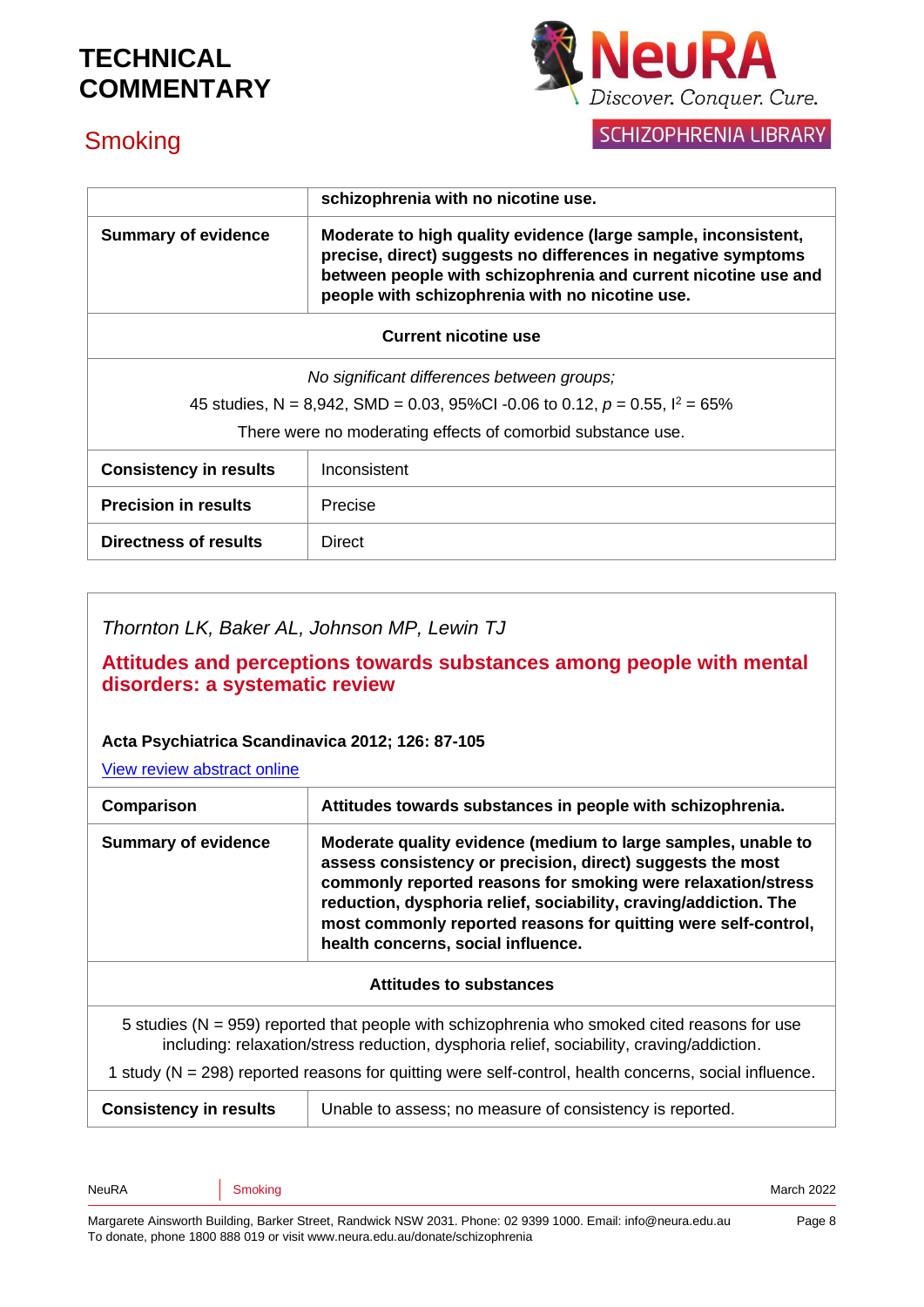

# **Smoking**

| <b>Precision in results</b>  | Unable to assess; no measure of precision is reported. |
|------------------------------|--------------------------------------------------------|
| <b>Directness of results</b> | Direct                                                 |

| Wagner E, McMahon L, Falkai P, Hasan A, Siskind D |  |  |
|---------------------------------------------------|--|--|

**Impact of smoking behavior on clozapine blood levels - a systematic review and meta-analysis**

**Acta Psychiatrica Scandinavica 2020; 142: 456-66**

[View review abstract online](https://pubmed.ncbi.nlm.nih.gov/32869278/)

| Comparison                                                                                                                                         | Clozapine blood levels in smokers with schizophrenia vs. non-<br>smokers with schizophrenia.                                                                                                                                                                                                                                                                                                                                      |  |  |
|----------------------------------------------------------------------------------------------------------------------------------------------------|-----------------------------------------------------------------------------------------------------------------------------------------------------------------------------------------------------------------------------------------------------------------------------------------------------------------------------------------------------------------------------------------------------------------------------------|--|--|
| <b>Summary of evidence</b>                                                                                                                         | Moderate to high quality evidence (large sample, inconsistent,<br>precise, direct) suggests a medium-sized effect of reduced<br>clozapine blood levels in smokers compared to non-smokers<br>with schizophrenia. Clozapine dose was higher in the smoking<br>group. Authors suggest that patients on clozapine who quit<br>smoking could have clozapine dose subsequently decreased<br>with monitoring of clozapine blood levels. |  |  |
| <b>Clozapine blood levels</b>                                                                                                                      |                                                                                                                                                                                                                                                                                                                                                                                                                                   |  |  |
| A medium-sized effect showed clozapine blood levels were significantly lower in smokers compared<br>to non-smokers;                                |                                                                                                                                                                                                                                                                                                                                                                                                                                   |  |  |
| 16 studies, N = 7,110, SMD = -0.39, 95%Cl -0.55 to -0.22, $p < 0.001$ , $l^2 = 80\%$                                                               |                                                                                                                                                                                                                                                                                                                                                                                                                                   |  |  |
| The effect size was greater in studies with more males. There were no consistent moderating<br>effects of study quality, age, or region.           |                                                                                                                                                                                                                                                                                                                                                                                                                                   |  |  |
| Clozapine dose was higher in the smoking group.                                                                                                    |                                                                                                                                                                                                                                                                                                                                                                                                                                   |  |  |
| Authors suggest that patients on clozapine who quit smoking could have dosage subsequently<br>decreased with monitoring of clozapine blood levels. |                                                                                                                                                                                                                                                                                                                                                                                                                                   |  |  |
| <b>Consistency in results</b>                                                                                                                      | Inconsistent                                                                                                                                                                                                                                                                                                                                                                                                                      |  |  |
| <b>Precision in results</b>                                                                                                                        | Precise                                                                                                                                                                                                                                                                                                                                                                                                                           |  |  |
| <b>Directness of results</b>                                                                                                                       | <b>Direct</b>                                                                                                                                                                                                                                                                                                                                                                                                                     |  |  |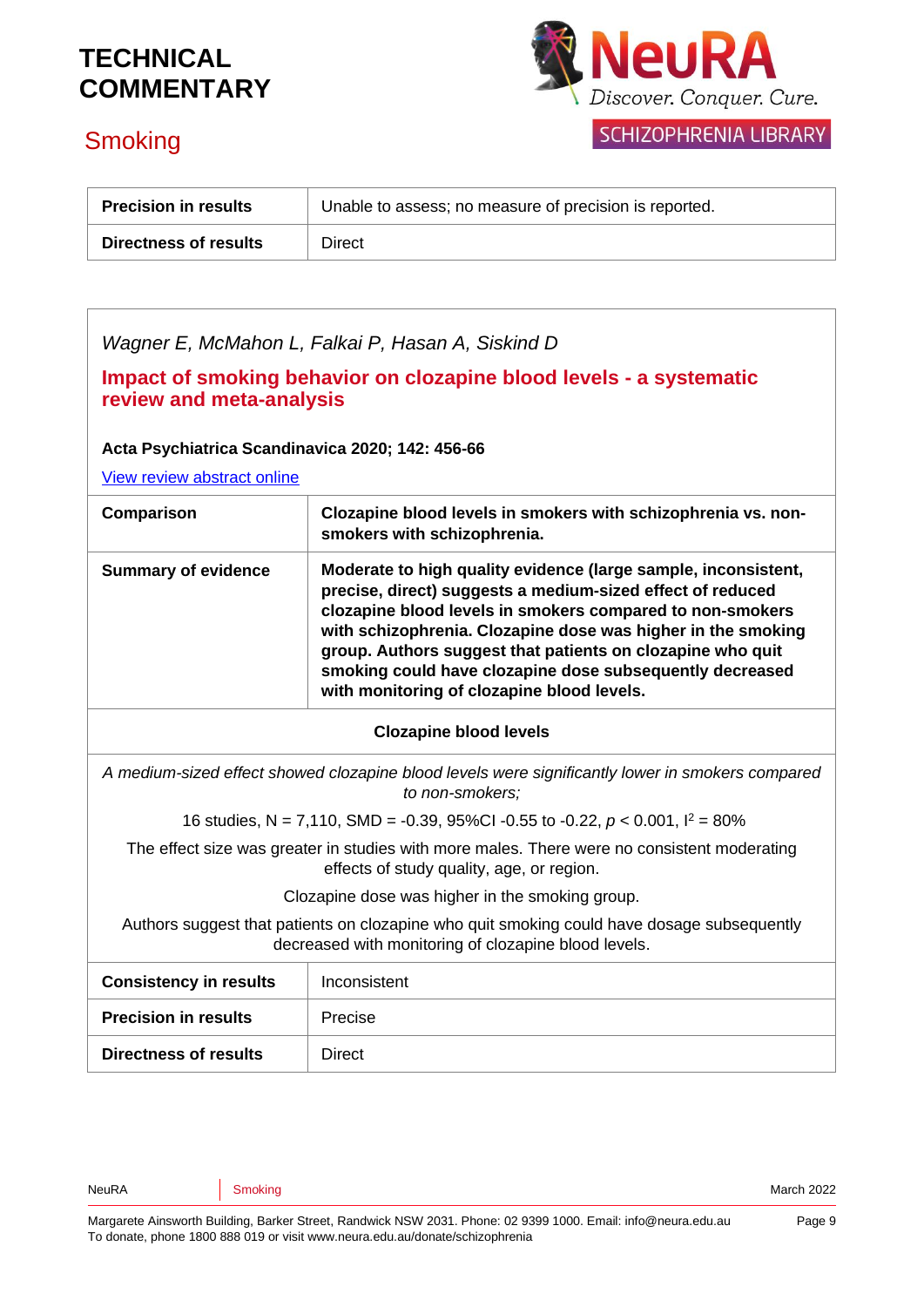## **Smoking**



### Explanation of acronyms

BPRS = Brief Psychiatric Rating Scale, CI = confidence interval,  $d =$  Cohen's d standardised mean difference,  $I^2$  = the percentage of the variability in effect estimates that is due to heterogeneity rather than sampling error (chance),  $N =$  number of participants,  $OR =$  odds ratio,  $p =$  statistical probability of obtaining that result ( $p < 0.05$  generally regarded as significant), PANSS = Positive and Negative Syndrome Scale,  $Q = Q$  statistic for the test of heterogeneity,  $r =$  correlation coefficient, RCT = randomised controlled trial,  $RR =$  relative risk,  $SMD =$  standardised mean difference,  $vs. =$  versus, WMD = weighted mean difference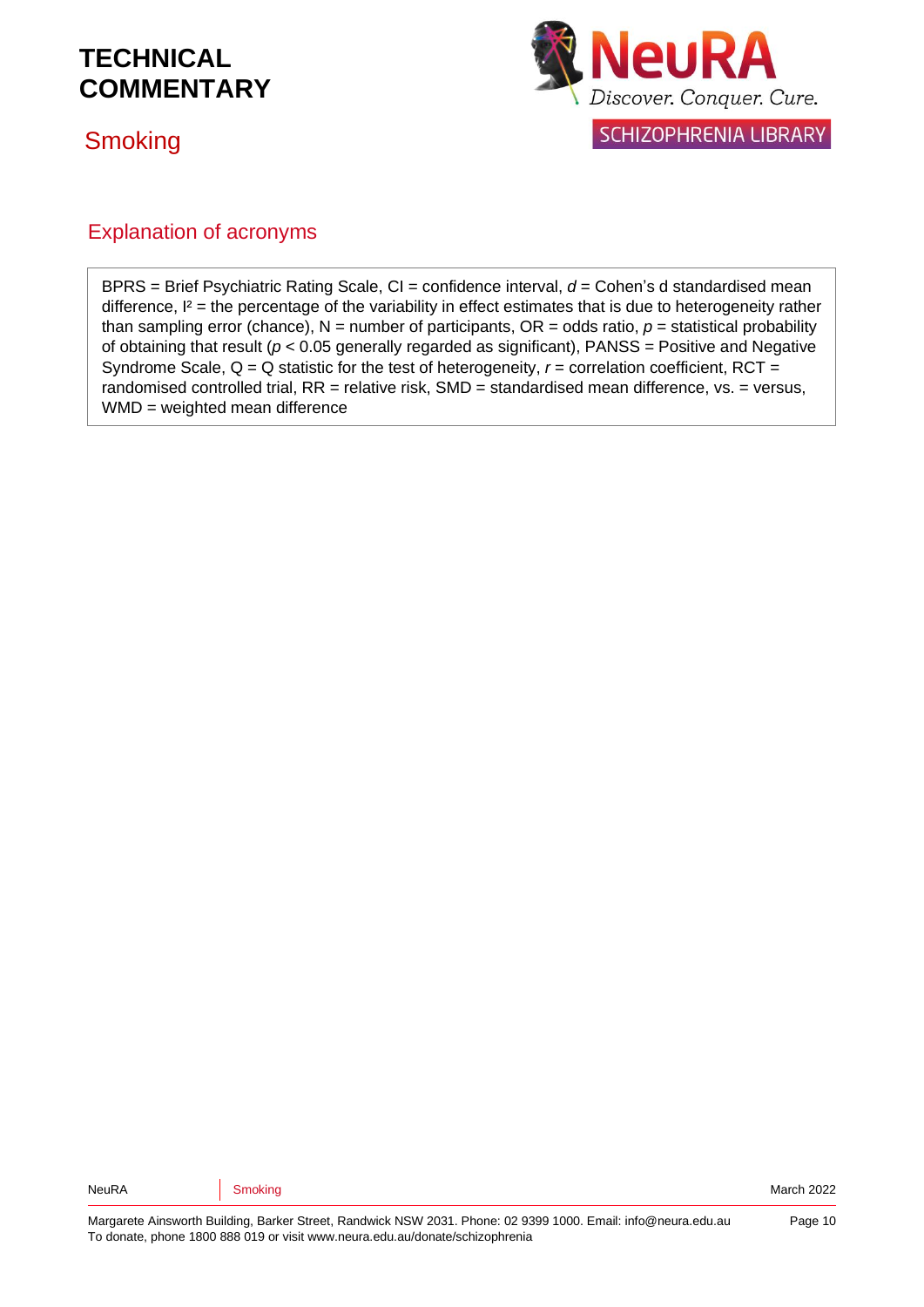## **Smoking**



### Explanation of technical terms

Bias has the potential to affect reviews of both RCT and observational studies. Forms of bias include; reporting bias – selective reporting of results; publication bias - trials that are not formally published tend to show less effect than published trials, further if there are statistically significant differences between groups in a trial, these trial results tend to get published before those of trials without significant differences; language bias – only including English language reports; funding bias - source of funding for the primary research with selective reporting of results within primary studies; outcome variable selection bias; database bias including reports from some databases and not others; citation bias - preferential citation of authors. Trials can also be subject to bias when evaluators are not blind to treatment condition and selection bias of participants if trial samples are small<sup>[11](#page-12-3)</sup>.

† Different effect measures are reported by different reviews.

Prevalence refers to how many existing cases there are at a particular point in time. Incidence refers to how many new cases there are per population in a specified time period. Incidence is usually reported as the number of new cases per 100,000 people per year. Alternatively some studies present the number of new cases that have accumulated over several years against a person-years denominator. This denominator is the sum of individual units of time that the persons in the population are at risk of becoming a case. It takes into account the size of the underlying population sample and its age structure over the duration of observation.

Reliability and validity refers to how accurate the instrument is. Sensitivity is the proportion of actual positives that are correctly identified (100% sensitivity = correct identification of all actual positives) and specificity is the proportion of negatives that are correctly identified (100% specificity = not identifying anyone as positive if they are truly not).

Mean difference scores refer to mean differences between treatment and comparison groups after treatment (or occasionally pre to post treatment) and in a randomised trial there is an assumption that both groups are comparable on this measure prior to treatment. Standardised mean differences are divided by the pooled standard deviation (or the standard deviation of one group when groups are homogenous) that allows results from different scales to be combined and compared. Each study's mean difference is then given a weighting depending on the size of the sample and the variability in the data. Less than 0.4 represents a small effect, around 0.5 a medium effect, and over 0.8 represents a large effect<sup>[11](#page-12-3)</sup>.

Odds ratio (OR) or relative risk (RR) refers to the probability of a reduction  $( $1$ )$  or an increase (> 1) in a particular outcome in a treatment group, or a group exposed to a risk factor, relative to the comparison group. For example, a RR of 0.75 translates to a reduction in risk of an outcome of 25% relative to those not receiving the treatment or not exposed to the risk factor. Conversely, a RR of 1.25 translates to an increased risk of 25% relative to those not receiving treatment or not having been exposed to a risk factor. A RR or OR of 1.00 means there is no difference between groups. A medium effect is considered if  $RR > 2$  or  $< 0.5$  and a large effect if  $RR > 5$  or  $< 0.2<sup>12</sup>$  $< 0.2<sup>12</sup>$  $< 0.2<sup>12</sup>$ . InOR stands for logarithmic OR where a lnOR of 0 shows no difference between groups. Hazard ratios measure the effect of an explanatory variable on the hazard or risk of an event.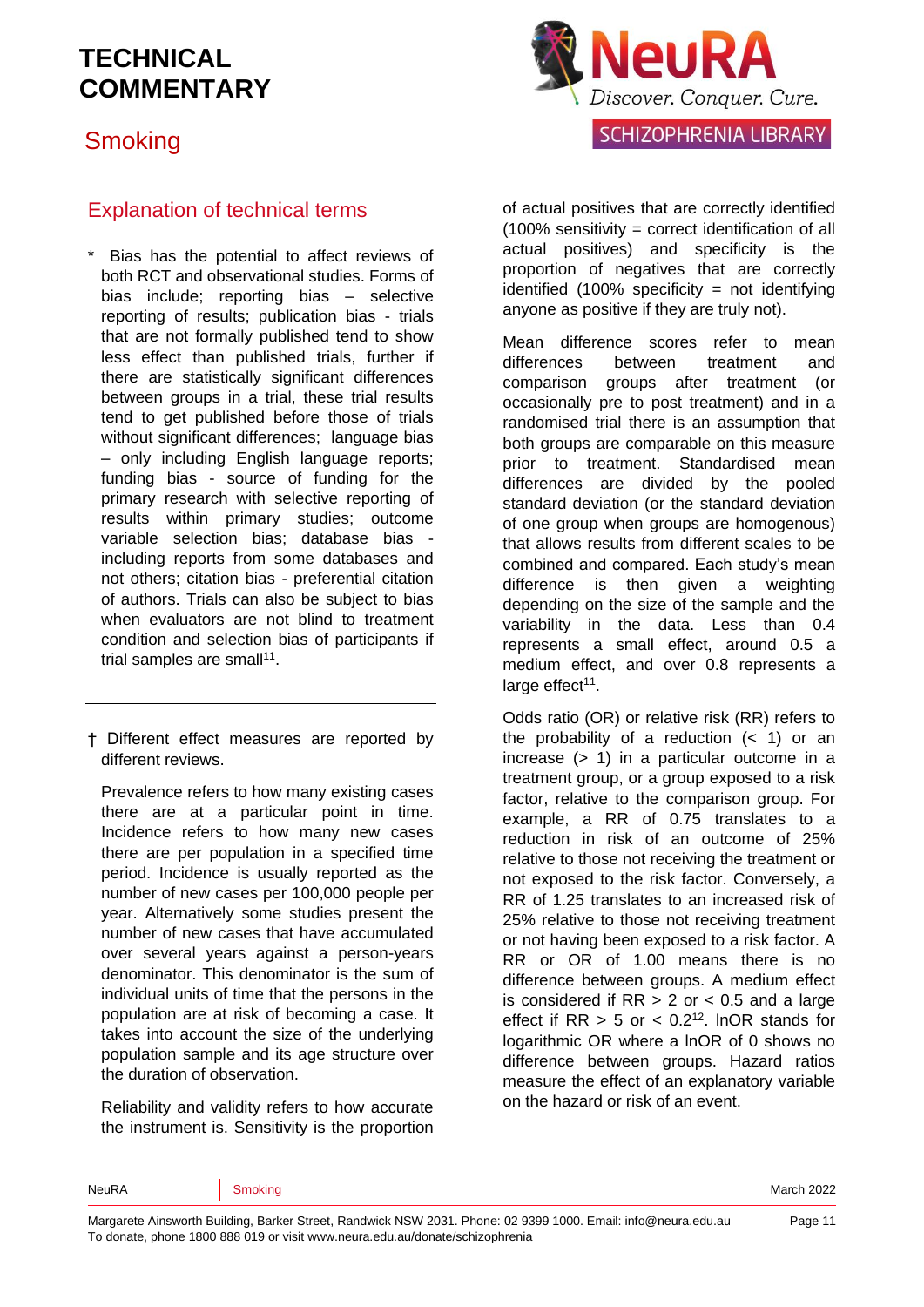### **Smoking**

Correlation coefficients (eg, r) indicate the strength of association or relationship between variables. They can provide an indirect indication of prediction, but do not confirm causality due to possible and often unforseen confounding variables. An r of 0.10 represents a weak association, 0.25 a medium association and 0.40 and over represents a strong association. Unstandardised (*b*) regression coefficients indicate the average change in the dependent variable associated with a 1 unit change in the independent variable, statistically controlling for the other independent variables. Standardised regression coefficients represent the change being in units of standard deviations to allow comparison across different scales.

‡ Inconsistency refers to differing estimates of effect across studies (i.e. heterogeneity or variability in results) that is not explained by subgroup analyses and therefore reduces confidence in the effect estimate. I<sup>2</sup> is the percentage of the variability in effect estimates that is due to heterogeneity rather than sampling error (chance) - 0% to 40%: heterogeneity might not be important, 30% to 60%: may represent moderate heterogeneity, 50% to 90%: may represent considerable heterogeneity and over this is considerable heterogeneity.

§ Imprecision refers to wide confidence intervals indicating a lack of confidence in the effect estimate. Based on GRADE recommendations, a result for continuous data (standardised mean differences, not weighted mean differences) is considered imprecise if the upper or lower confidence limit crosses an effect size of 0.5 in either



direction, and for binary and correlation data, an effect size of 0.25. GRADE also recommends downgrading the evidence when sample size is smaller than 300 (for binary data) and 400 (for continuous data), although for some topics, these criteria should be relaxed<sup>[13](#page-12-5)</sup>.

║ Indirectness of comparison occurs when a comparison of intervention A versus B is not available but A was compared with C and B was compared with C that allows indirect comparisons of the magnitude of effect of A versus B. Indirectness of population, comparator and/or outcome can also occur when the available evidence regarding a particular population, intervention, comparator, or outcome is not available and is therefore inferred from available evidence. These inferred treatment effect sizes are of lower quality than those gained from head-tohead comparisons of A and B.